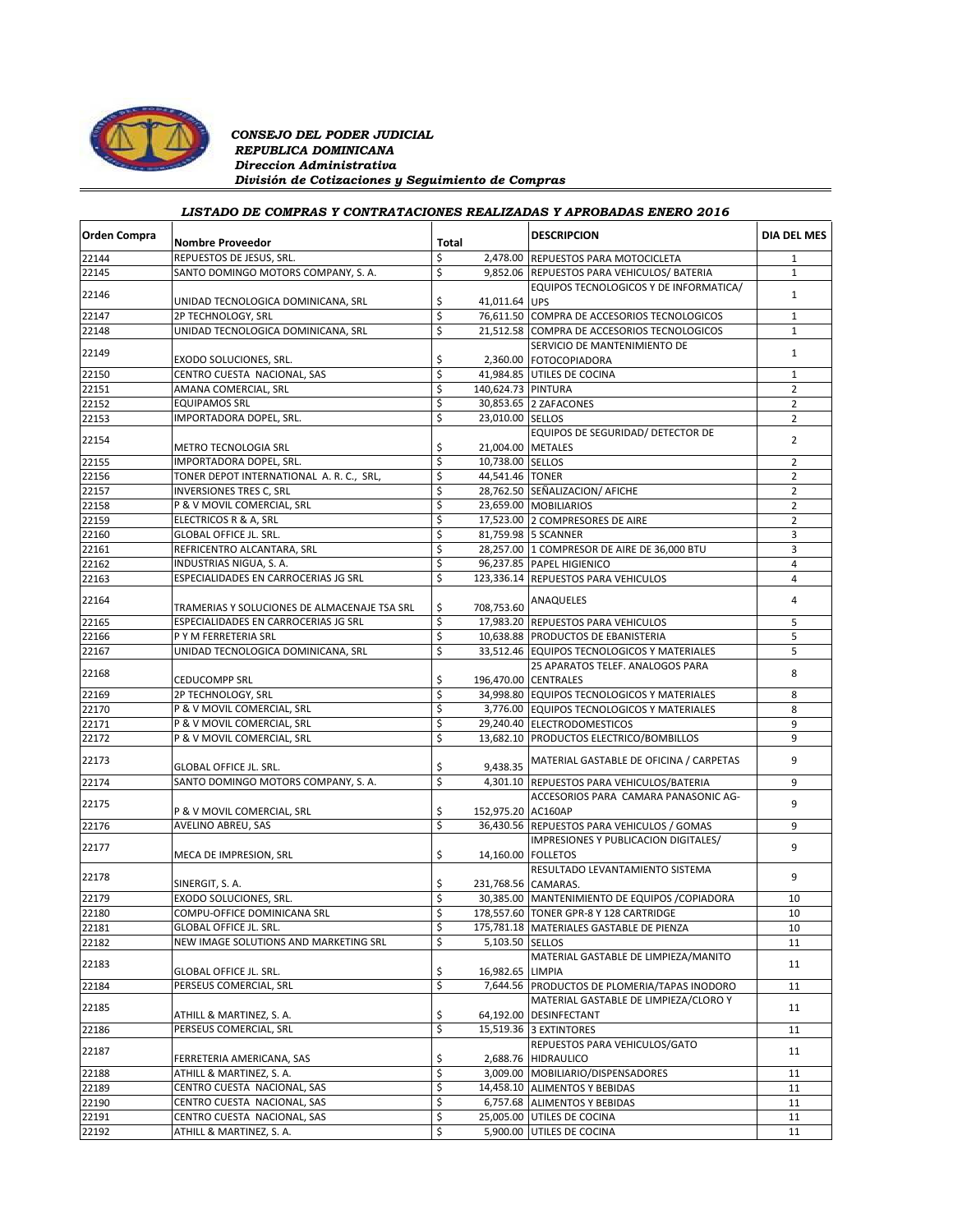

### *CONSEJO DEL PODER JUDICIAL REPUBLICA DOMINICANA Direccion Administrativa División de Cotizaciones y Seguimiento de Compras*

# *LISTADO DE COMPRAS Y CONTRATACIONES REALIZADAS Y APROBADAS ENERO 2016*

| Orden Compra | <b>Nombre Proveedor</b>                         | Total |                    | <b>DESCRIPCION</b>                                                                                       | <b>DIA DEL MES</b> |
|--------------|-------------------------------------------------|-------|--------------------|----------------------------------------------------------------------------------------------------------|--------------------|
| 22193        | TRAMERIAS Y SOLUCIONES DE ALMACENAJE TSA SRL    | \$    | 31,742.00          | ANAQUELES/ TORNILLOS                                                                                     | 11                 |
| 22194        | COMPU-OFFICE DOMINICANA SRL                     | \$    |                    | 4,991.40 ARTICULOS DE OFICINA                                                                            | 11                 |
| 22195        | SANTO DOMINGO MOTORS COMPANY, S. A.             | \$    |                    | 22,659.68 REPUESTOS DE VEHICULOS/ GOMAS                                                                  | 12                 |
| 22196        | SANTO DOMINGO MOTORS COMPANY, S. A.             | \$    |                    | 22,659.68 REPUESTOS DE VEHICULOS/ GOMAS                                                                  | 12                 |
| 22197        | V ENERGY, S.A.                                  | \$    | 750,000.00         | RD\$. 750.000.00 EN TICKETS DE COMBUSTIBLE                                                               | 12                 |
| 22198        | SANTO DOMINGO MOTORS COMPANY, S.A.              | \$    |                    | 12,844.06 REPUESTOS DE VEHICULOS/ GOMAS                                                                  | 12                 |
| 22199        | REID & COMPAÑIA, S. A.                          | \$    |                    | 8,400.00 REPUESTOS VEHICULOS/GOMAS                                                                       | 12                 |
| 22200        | LOGOMARCA, S. A.                                | \$    | 2,183.00 SELLO     |                                                                                                          | 12                 |
| 22201        | METRO TECNOLOGIA SRL                            | \$    |                    | 41,654.00 ARTICULOS DE OFICINA/RELOJ VALIDADOR                                                           | 12                 |
| 22202        | PADRON OFFICE SUPPLY SRL                        | \$    |                    | 2,628.00 ARTICULOS DE OFICNA / CARPETAS                                                                  | 12                 |
| 22203        | P Y M FERRETERIA SRL                            | \$    |                    | 5,646.30 PRODUCTOS DE EBANISTERIA/PLAYWOOD                                                               | 12                 |
|              |                                                 |       |                    | 54,000 RESMAS DE PAPEL BOND. 8 1/2 X 11 (5TO                                                             |                    |
| 22204        | EDITORA CORRIPIO, SAS                           | \$    | 1,248,945.98 LOTE) |                                                                                                          | 15                 |
| 22205        | <b>GLOBAL OFFICE JL. SRL.</b>                   | \$    | 87,476.37 BAÑO     | PAPEL HIGIENICO/ TOALLA DE MANO PARA                                                                     | 15                 |
| 22206        | SUPLIDORES ELECTRICOS GARCIA SURIEL S. R. L.    | \$    |                    | 175,417.86 MATERIALES DE ELECTRICIDAD                                                                    | 16                 |
| 22207        | FERRETERIA AMERICANA, SAS                       | \$    |                    | 9,905.81 MATERIALES DE ELECTRICIDAD                                                                      | 16                 |
| 22208        | TRI POWER J Q, SRL                              | \$    |                    | 45,199.99 BATERIA DE GELATINA                                                                            | 16                 |
| 22209        | IMPORTADORA DOPEL, SRL.                         | \$    | 1,062.00 SELLOS    |                                                                                                          | 16                 |
| 22210        | ROMACA INDUSTRIAL, S. A.                        | \$    |                    | 16,350.00 EQUIPOS DE REFRIGERACION                                                                       | 16                 |
| 22211        | REFRICOMFORT SRL                                | \$    |                    | 33,075.00 EQUIPOS DE REFRIGERACION                                                                       | 16                 |
| 22212        | MARALEX TRADING, SRL                            | \$    |                    | 27,730.00 FUMIGACION                                                                                     | 16                 |
| 22213        | MARALEX TRADING, SRL                            | \$    |                    | 27,730.00 FUMIGACION                                                                                     | 16                 |
| 22214        | P & V MOVIL COMERCIAL, SRL                      | \$    |                    | 3,363.00 ARTICULOS DE OFICINA                                                                            | 16                 |
| 22215        | EDITORA DE FORMAS, S. A.                        | \$    |                    | MATERIAL GASTABLE DE OFICINA/PAPEL<br>40,544.80 CONTINUO                                                 | 16                 |
| 22216        | MIXTLI GRAFIKA EIRL                             | \$    |                    | 50,000.00 IMPRESIONES/ LIBRO                                                                             | 16                 |
| 22217        | UNIDAD TECNOLOGICA DOMINICANA, SRL              | \$    | 48,818.09 TONER    |                                                                                                          | 16                 |
| 22218        | MATERIALES INDUSTRIALES, SAS                    | \$    | 8,795.00           | ELECTRODOMESTICOS/NEVERA EJEC                                                                            | 16                 |
| 22219        | RAMON ANTONIO ANDUJAR BELTRE                    | \$    |                    | <b>IMPRESIONES Y</b><br>36,816.00 ENCUADERNACIONES/ENCUADERNACION                                        | 16                 |
| 22220        |                                                 |       |                    | PAPELERIA EN GENERAL/HOJAS Y SOBRES                                                                      | 16                 |
|              | VICTOR FAST PRINT SRL                           | \$    |                    | 7,724.28 TIMBRADOS                                                                                       |                    |
| 22221        | FERRETERIA AMERICANA, SAS                       | \$    | 15,162.89 PINTURA  |                                                                                                          | 16                 |
| 22222        | P & V MOVIL COMERCIAL, SRL                      | \$    |                    | 19,971.50 EQUIPOS DE SEGURIDAD/ RADIO                                                                    | 17                 |
| 22223        | EFR COMERCIAL SRL                               | \$    |                    | 5,156.60 MATERIAL GASTABLE/ PILAS                                                                        | 17                 |
| 22224        | OD DOMINICANA CORP                              | \$    | 1,414.21           | MATERIAL GASTABLE DE OFICINA/ETIQUETAS                                                                   | 17                 |
| 22225        | EL RELAMP. LIMP. DE CIST. Y PLOM. EN GRAL. SRL. | \$    |                    | 12,980.00 SERVICIO LIMPIEZA DE CISTERNA                                                                  | 17                 |
| 22226        | LA INNOVACION, SRL                              | \$    |                    | 1,590.00 UTILES DE COCINA                                                                                | 17                 |
| 22227        | CONTROL DE FUEGO RAMON A GUZMAN G SRL           | \$    |                    | 9,332.33 SERVICIO DE RECARGA DE EXTINTORES                                                               | 18                 |
| 22228        | <b>TORIBIO MONES SRL</b>                        | \$    |                    | 2,855.60 SERVICIO DE RECARGA DE EXTINTORES                                                               | 18                 |
| 22229        | HERMOSILLO COMERCIAL SRL                        | \$    |                    | 2,784.42 PAPEL TOALLA PARA COCINA (6TO LOTE)                                                             | 18                 |
| 22230        | CLIP INTERNACIONAL SRL                          | \$    |                    | 185,665.92 PAPEL HIGIENICO                                                                               | 18                 |
| 22231        | INDUSTRIAS BANILEJAS, SAS                       | Ş     |                    | 117,987.76 ALIMENTOS Y BEBIDAS                                                                           | 19                 |
| 22232        | CENTRO CUESTA NACIONAL, SAS                     | \$    |                    | 20,151.00 ALIMENTOS Y BEBIDAS                                                                            | 19                 |
| 22233        | GLOBAL OFFICE JL. SRL.                          | \$    |                    | 663.88 MATERIAL GASTABLE DE OFICINA                                                                      | 19                 |
| 22235        | EVERPRINT TECHNOLOGIES DOMINICANA SRL           | \$    |                    | 6,900.05 PAPELERIA/ PAPEL FORMA CONTINUA                                                                 | 19                 |
| 22236        | <b>BRAPINSA SRL</b>                             | \$    |                    | 31,199.20 PROTOCOLAR/ PINS MAGISTRADOS                                                                   | 19                 |
| 22237        | XIOMARA ESPECIALIDADES SRL                      | \$    |                    | 32,820.60 ALIMENTOS Y BEBIDAS/REFRIGERIO                                                                 | 19                 |
| 22238        | REPUESTOS DE JESUS, SRL.                        | \$    | 2,832.00           | PIEZAS PARA LA MOTOCICLETA YAMAHA CRUX-<br>S, PLC. 0030313, ASIG. A SR. MANUEL ANT. DE<br>LA ROSA GARCIA | 22                 |
| 22239        | REPUESTOS DE JESUS, SRL.                        | \$    | 4,489.90           | REPUESTOS PARA VEHICULOS / MOTOCICLETA                                                                   | 22                 |
| 22240        | FERRETERIA POPULAR, SRL                         | \$    |                    | PRODUCTOS DE EBANISTERIA/PLYWOOD,<br>45,935.39 MADERA Y MAT.                                             | 22                 |
| 22241        | <b>CEDUCOMPP SRL</b>                            | \$    |                    | 21,940.92 MATERIAL GASTABLE DE OFICINA/PILA                                                              | 22                 |
| 22242        | FERRETERIA POPULAR, SRL                         | \$    | 54,212.50 PINTURA  |                                                                                                          | 22                 |
|              |                                                 |       |                    |                                                                                                          |                    |